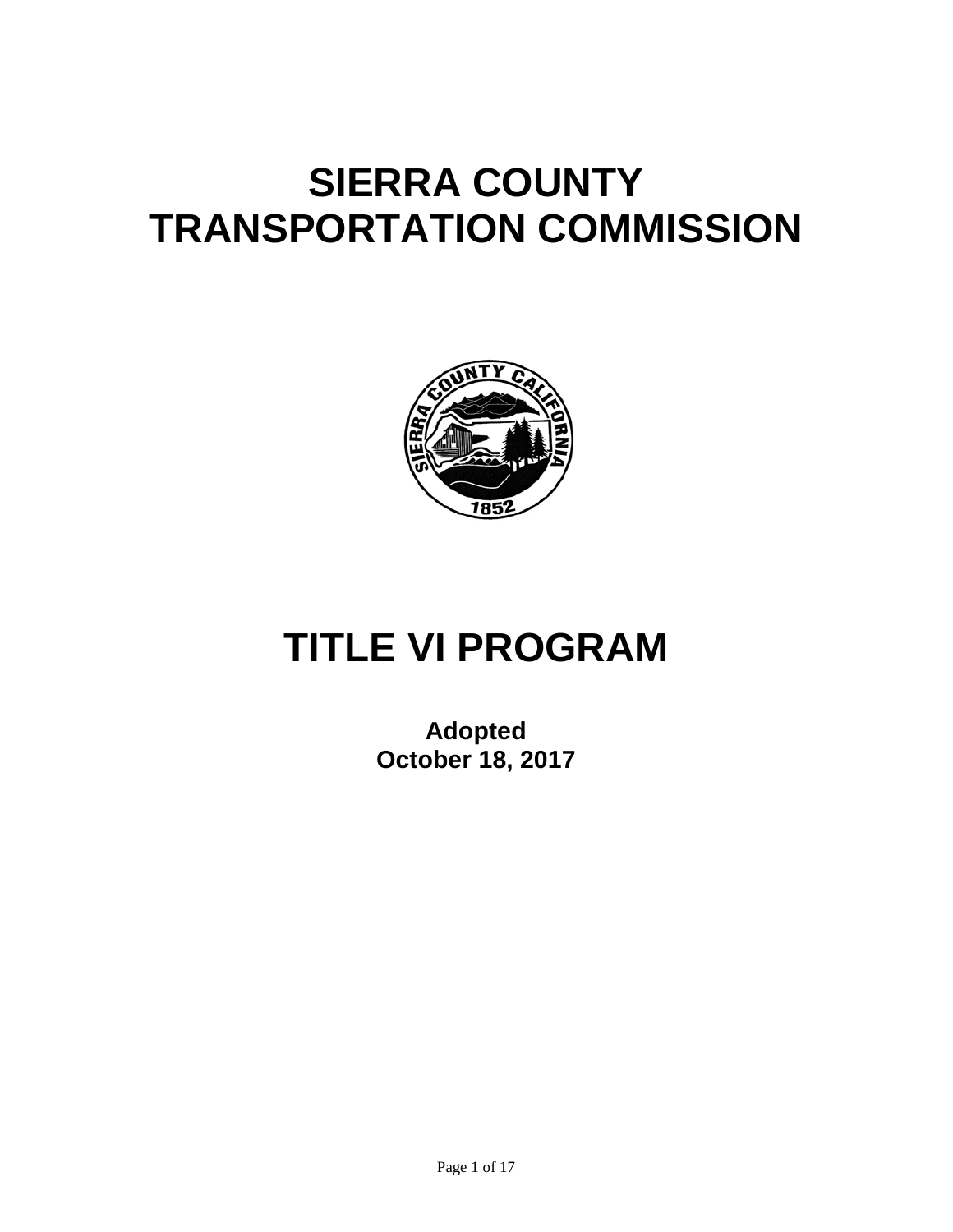## **TITLE VI POLICY STATEMENT**

The Sierra County Transportation Commission (SCTC) is committed to compliance with Title VI of the Civil Rights Act of 1964 and all related regulations and directives. SCTC assures that no person shall on the grounds of race, color, or national origin be excluded from participation in, be denied the benefits of, or be otherwise subjected to discrimination under any SCTC service, program, or activity. The Agency also assures that every effort will be made to prevent discrimination through the impacts of its programs, policies, and activities on minority and lowincome populations. In addition, the department will take reasonable steps to provide meaningful access to services for persons with Limited English Proficiency.

Tim H. Beals **Executive Director** 

October 18, 2017 Date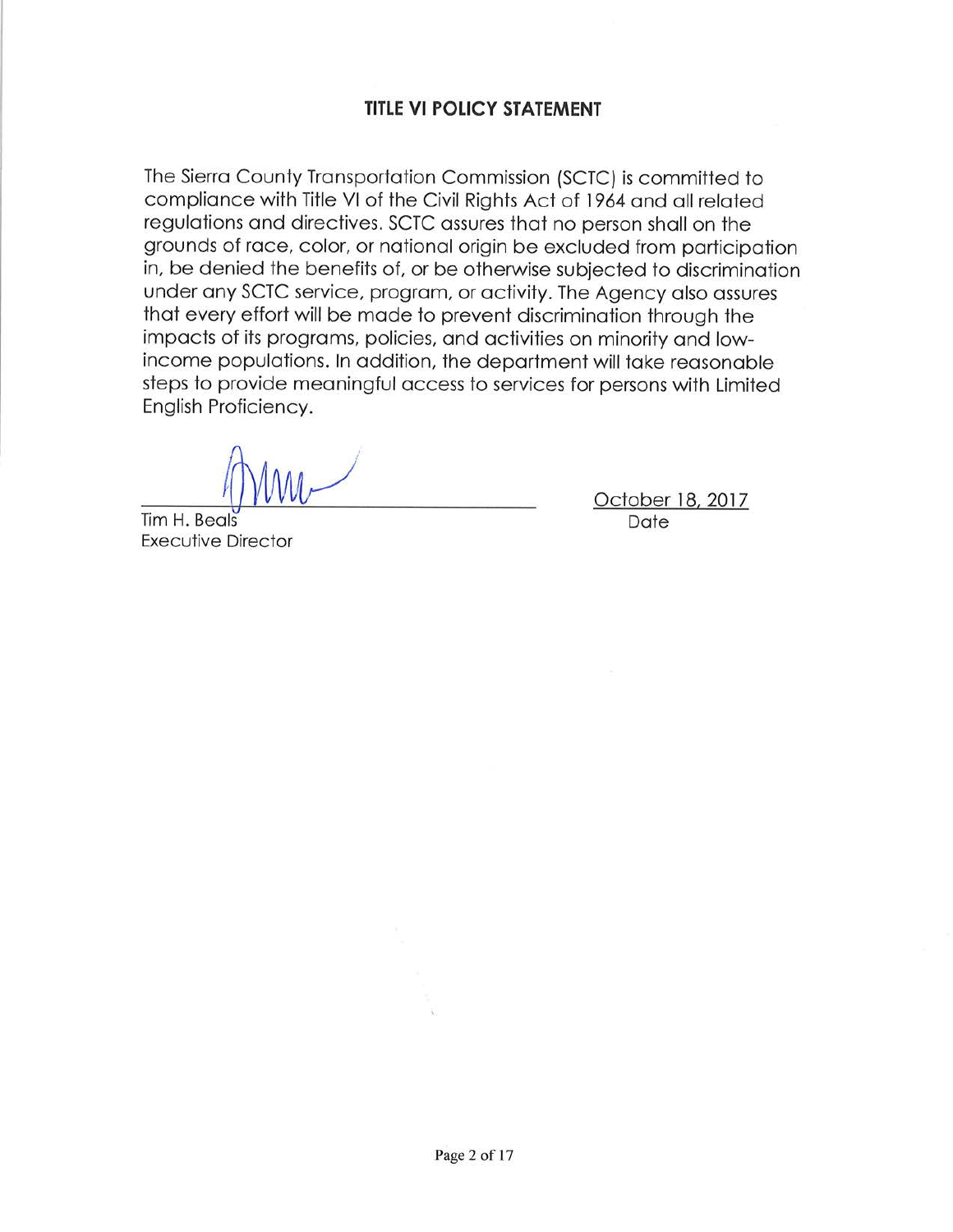## Notifying the Public of Rights Under Title VI **Sierra County Transportation Commission**

- The Sierra County Transportation Commission operates its programs and services without regard to race, color, and national origin in accordance with Title VI of the Civil Rights Act. Any person who believes she or he has been aggrieved by any unlawful discriminatory practice under Title VI may file a complaint with the Sierra County Transportation Commission.
- For more information on the Sierra County Transportation Commission civil rights program, and the procedures to file a complaint, contact 530-289-3201, email transportation@sierracounty.ca.gov; or visit our administrative office at 101 Courthouse Square, Downieville, CA 95936. For more information, visit www.sierracounty.ca.gov
- A complainant may file a complaint directly with the Federal Transit Administration by filing a complaint with the Office of Civil Rights, Attention: Title VI Program Coordinator, East Building, 5th Floor-TCR, 1200 New Jersey Ave., SE, Washington, DC 20590
- If information is needed in another language, contact 530-289-3201.

## Notificación al Público de los Derechos Bajo el Título VI **Comisión de Transporte del Condado de Sierra**

- La Comisión de Transporte del Condado de Sierra opera sus programas y servicios, sin distinción de raza , color y origen nacional, de conformidad con el Título VI del Acta de Derechos Civiles . Cualquier persona que cree que él o ella ha sido agraviada por cualquier práctica discriminatoria ilegal bajo el Título VI puede presentar una queja ante la Comisión de Transporte del condado de Sierra .
- Para más información sobre el programa de derechos civiles de la Comisión de Transporte del Condado de Sierra , y los procedimientos para presentar una queja, comuníquese con 530-289-3201 , transportation@sierracounty.ca.gov email , o visite nuestra oficina administrativa en 101 Courthouse Square , Downieville, CA 95936 . Para obtener más información, visite www.sierracounty.ca.gov
- Un demandante puede presentar una queja directamente con la Administración Federal de Tránsito mediante la presentación de una queja ante la Oficina de Derechos Civiles , Atención: Coordinador de Programa del Título VI , East Building , 5th Floor - TCR , 1200 New Jersey Ave . , SE, Washington, DC 20590
- Si se necesita información en otro idioma , comuníquese con 530-289-3201 .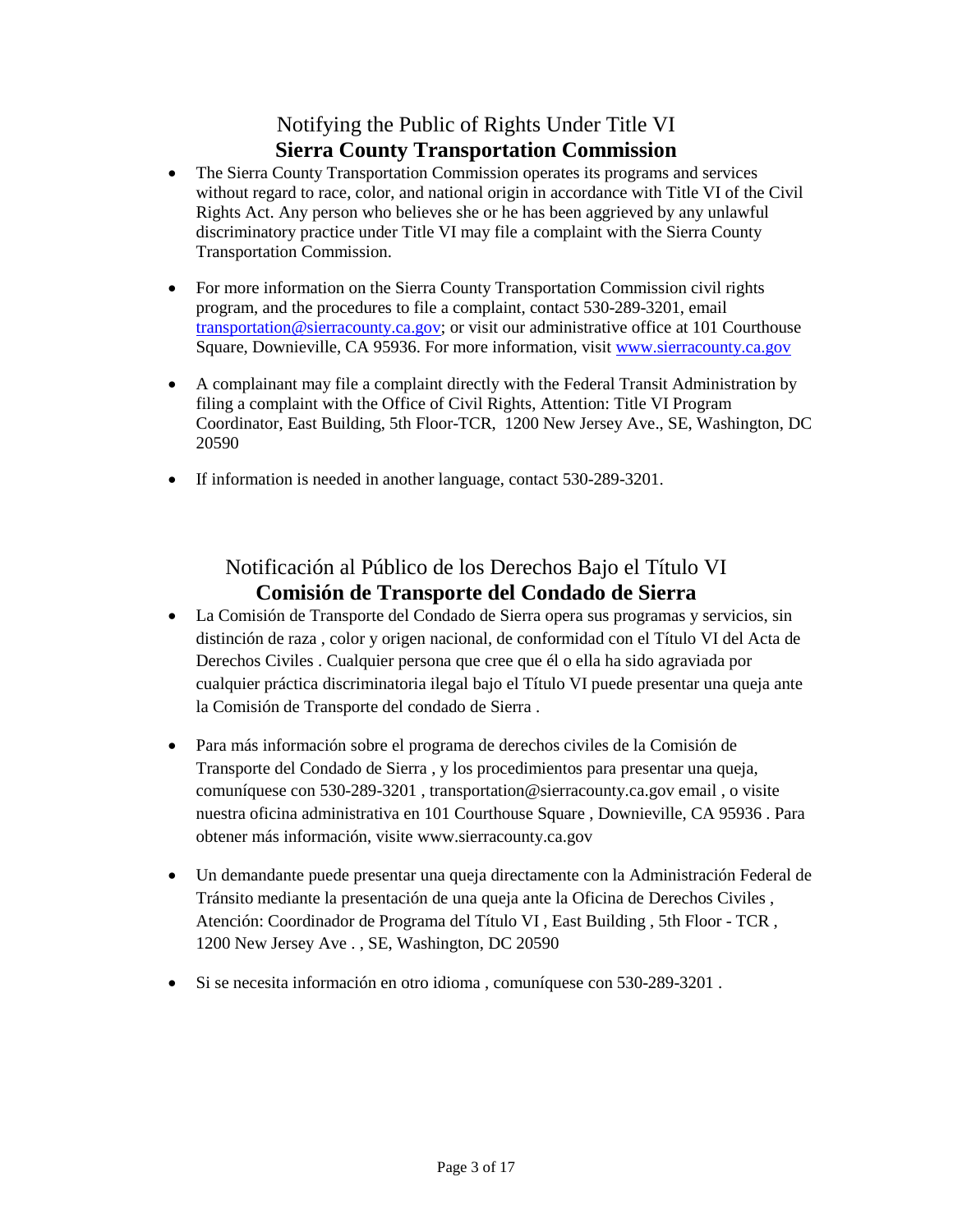#### **TITLE VI PROGRAM**

*The Sierra County Transportation Commission (SCTC) is committed to ensuring that no person is excluded from participation in, or denied the benefits of its transit services on the basis of race, color or national origin, as protected by Title VI of the Civil Rights Act of 1964. If you believe you have been subjected to discrimination under Title VI, you may file a written complaint with the Executive Director, Sierra County Transportation Commission, PO BOX 98, Downieville, CA 95936; at (530) 289-3201; or by e-mail to transportation@sierracounty.ca.gov.*

#### **I. TITLE VI PROGRAM MONITORING**

The requirement to establish internal monitoring processes and methodologies is applicable to all recipients of Federal assistance. SCTC must monitor its service once per year, or when major service changes are proposed, using the procedures outlined in this section.

#### **a. Civil Rights Assurance**

The Assurances that are signed by SCTC's Executive Director and attested by SCTC's attorney, assure that the level and quality of transit service and related benefits are provided in a manner consistent with Title VI. Program monitoring is conducted to ensure that SCTC complies with this assurance.

**b. Incorporation of Corrective Actions into Policy & Procedure Manual (PPM)**  If previous Title VI deficiencies have been found by SCTC or through an audit review, the corrective action to remedy these deficiencies must be incorporated into SCTC's PPM to assure compliance with Title VI.

#### **c. Monitoring Procedures**

SCTC must implement complaint procedures to monitor the level and quality of transit service provided to the minority community against overall system averages to determine compliance with Title VI. These comparisons will measure the actual realization of established service policies and standards.

#### **II. PUBLIC INFORMATION REQUIREMENTS**

SCTC will disseminate Title VI Program information to SCTC employees, contractors, subcontractors, and beneficiaries as well as the general public. Public dissemination will include the posting of public statements, inclusion of Title VI language in contracts, and publishing annually the Title VI Policy Statement in newspapers having a general circulation in the vicinity of proposed projects.

- a. SCTC's Title VI Policy and any other related information will be available to the public upon request.
- b. More detailed information regarding complaint procedures and Title VI civil rights will be available on the SCTC website.
- c. Multilingual Requirements. Where a significant number or portion of the population eligible to be served by SCTC needs service information in a language other than English to participate in federally funded programs, SCTC shall take every reasonable step to provide information in appropriate languages. In cases where SCTC posts signs warning the general public about dangerous situations information must be in other languages when a significant number of the population is non English speaking.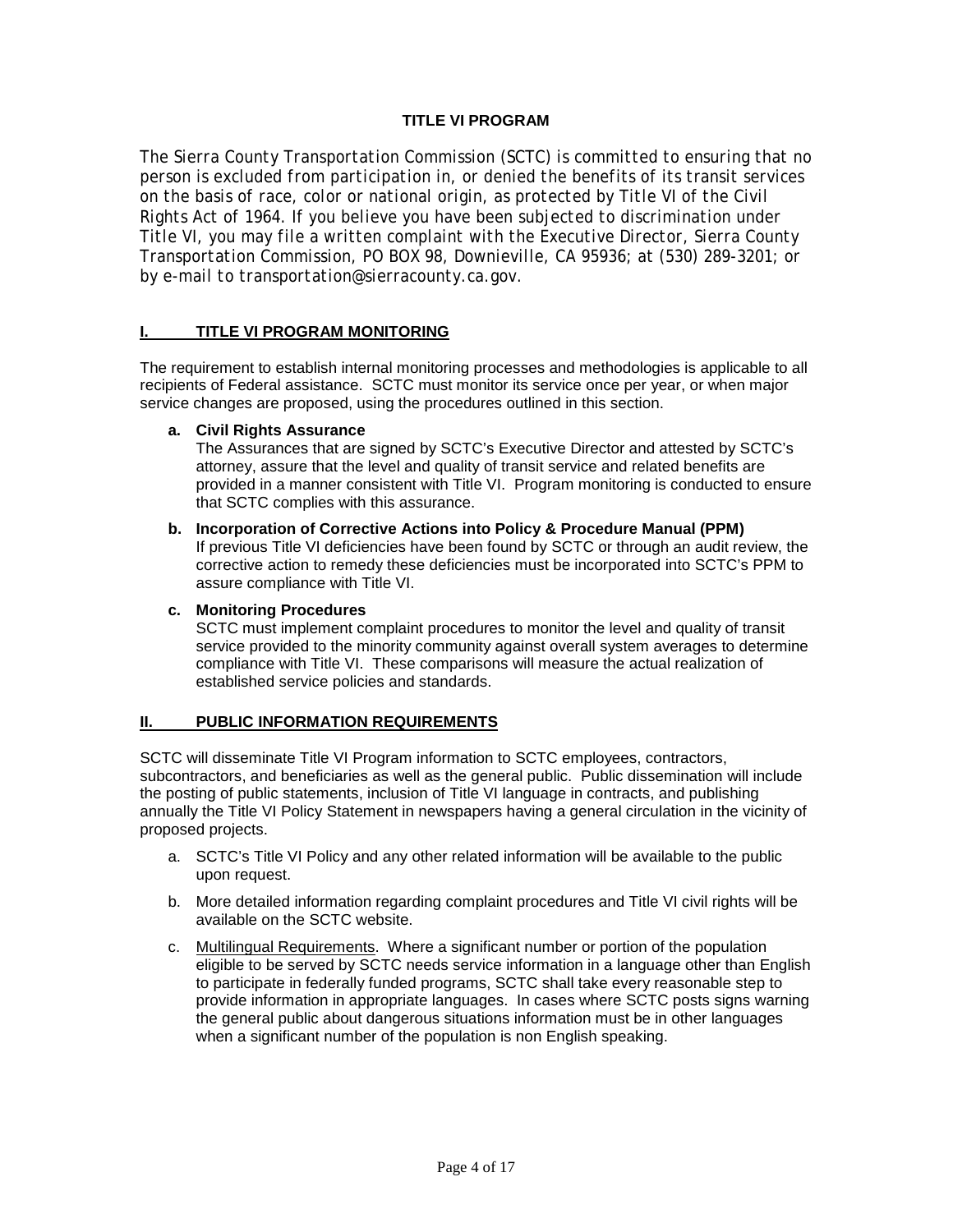#### **III. LIMITED ENGLISH PROFICCIENCY (LEP) PLAN**

#### **Introduction**

Title VI of the Civil Rights Act of 1964 prohibits recipients of federal financial assistance from discriminating against or otherwise excluding individuals on the basis of race, color, or national origin in any of their activities. It has been recognized that one form of discrimination occurs through an inability to communicate due to a limited proficiency in the English language. Title VI of the Civil Rights Act of 1964, Executive Order 13166, and various directives from the US Department of Justice (DOJ) and the US Department of Transportation (DOT) require federal aid recipients to take reasonable steps to ensure meaningful access to programs, services, and activities by those who do not speak English proficiently.

To determine the extent to which LEP services are required and in which languages, the law requires the analysis of four factors:

- 1. The number or proportion of LEP persons eligible to be served or likely to be encountered by Sierra County Transportation Commission's programs, services, or activities.
- 2. The frequency with which LEP individuals come in contact with these programs, services or activities.
- 3. The nature and importance of the program, service, or activity to people's lives.
- 4. The resources available and the overall cost.

The goal of Sierra County Transportation Commission's Limited English Proficiency (LEP) Access Plan is to ensure that SCTC recognizes the needs of limited English proficient members of the community and implements a plan to communicate effectively and ensure reasonable access to our processes, information, and decision-making.

#### **Sierra County Transportation Commission Factor Analysis**

To determine the extent to which LEP services are required and in which languages, the law requires the analysis of four factors. The following sections address each of these with respect to SCTC planning area.

#### **Factor 1: Review of LEP Populations**

Understanding the needs of the community begins with identifying the number of Limited English Proficiency persons eligible to be served, likely to be served, or likely to be encountered by SCTC through its programs, services, or activities.

#### *Methodology for Data Sources:*

• To determine potential LEP needs in SCTC planning area (Sierra County), staff reviewed the latest data available through the US Census Bureau American Community Survey for the Period of 2011-2015.

Data collected for Sierra County indicated that 3.3% of the total population 5 years and older speak English "less than very well". Further analysis shows that 8.1% of the same population speaks Spanish; 1.0% speaks an Indo-European language; 0.5% speaks and Asian or Pacific Islander language; and 0.0% speaks another language (see Table 1). This information led staff to review the Spanish speaking LEP group identify whether this population was concentrated into specific communities.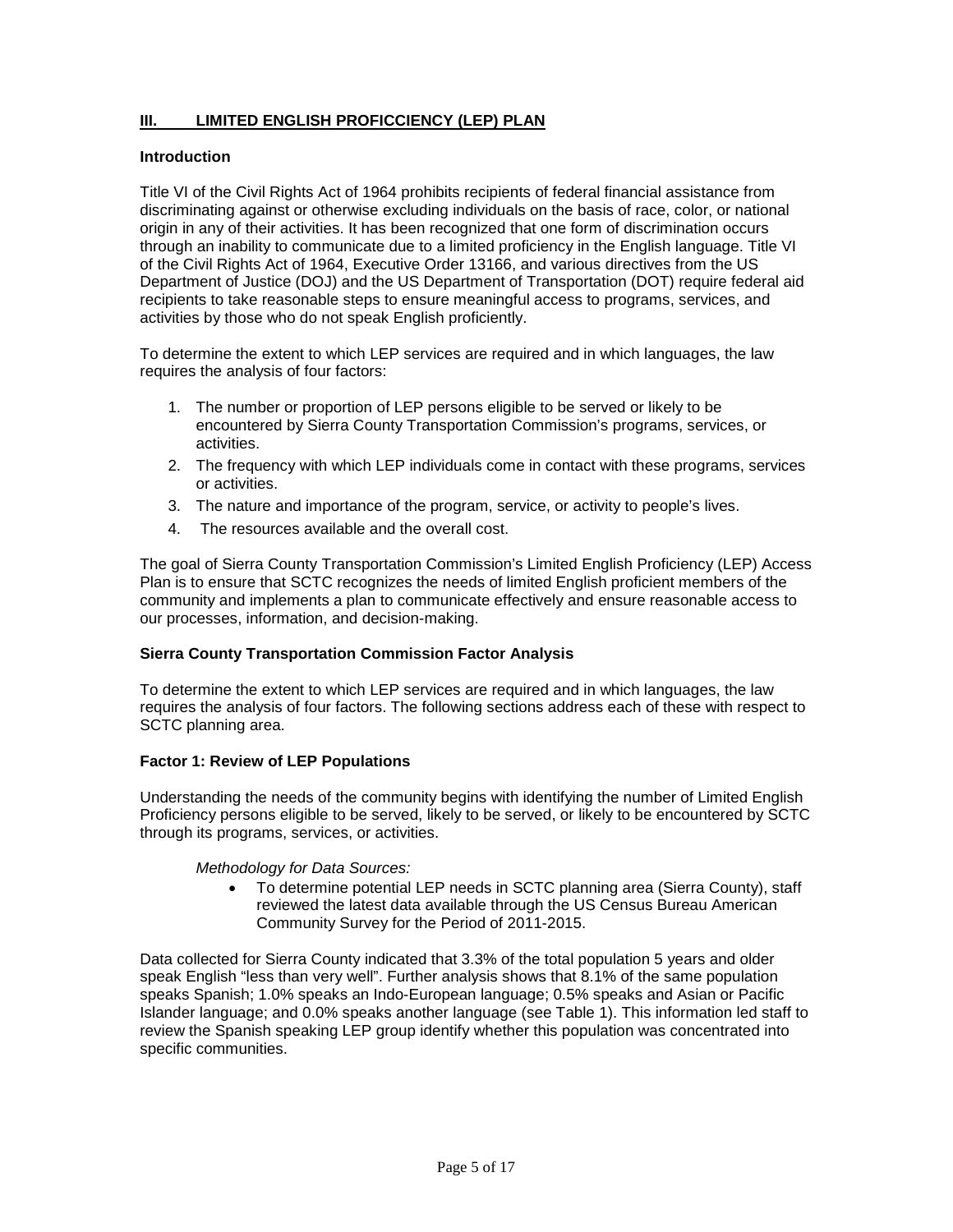| Population | No. of  | $%$ of  | % of LEP | % of LEP    | % of LEP         | % of LEP  |
|------------|---------|---------|----------|-------------|------------------|-----------|
| 5 years    | I FP    | I FP.   | Persons  | Persons who | Person who       | Persons   |
| and older  | Persons | Persons | who      | speak Indo- | speak Asian or   | who speak |
|            |         |         | speak    | Euro        | Pacific Islander | Other     |
|            |         |         | Spanish  | Languages   | Languages        | Languages |
| 2.927      | 96      | 3.3%    | 8.1%     | 1.0%        | $0.5\%$          | $0.0\%$   |

#### **Table 1: The Top Languages Spoken at Home in Sierra County**

Source: US Census Bureau's 2011-2015 American Community Survey

Spanish was reported to be the most prevalent language spoken by persons that speak English "less than very well". There is no specific data available on the geographic concentration (or location) of Spanish speaking individuals. However, due to the very unique nature of Sierra County's low population and small size of its communities, staff's local understanding and connections with the communities allows for the understanding that this group of people is heavily concentrated in the community cores identified in the Sierra County General Plan.

#### **Factor 2: Assessing Frequency of Contact with LEP Persons.**

#### *Methodology:*

• Survey and collect data from drivers to determine the frequency of contact with LEP persons, as well as the languages spoken.

The results of the surveys indicate that Spanish is the most prevalent language spoken by the LEP population in Sierra County. The Sierra County LEP population has very limited interaction with the current transit system.

#### **Factor 3: Assessing the Importance of SCTC' Services**.

#### *Methodology:*

• Identify SCTC's critical services or activities

All of SCTC services are important; however, those related to general route information, transit fares, safety, nondiscrimination, and public involvement are among the most important.

#### **Factor 4: Determining Available Resources**.

When planning any activity, it is imperative that an organization assess the resources available to conduct the activity in a way that is meaningful and balances those efforts with the overall cost to the organization.

#### *Methodology:*

- Create an inventory of language assistance measures currently provided, along with the associated cost.
- Determine what, if any, additional services are needed to provide meaningful access.
- Analyze SCTC's budget.

Given the size of the Spanish LEP population, SCTC will ensure that public notices, such as the Unmet Needs Hearing are written in Spanish and made available for viewing on the County website.

SCTC will also maintain a list of those staff members who speak a language other than English to provide a point of contact for persons needing information.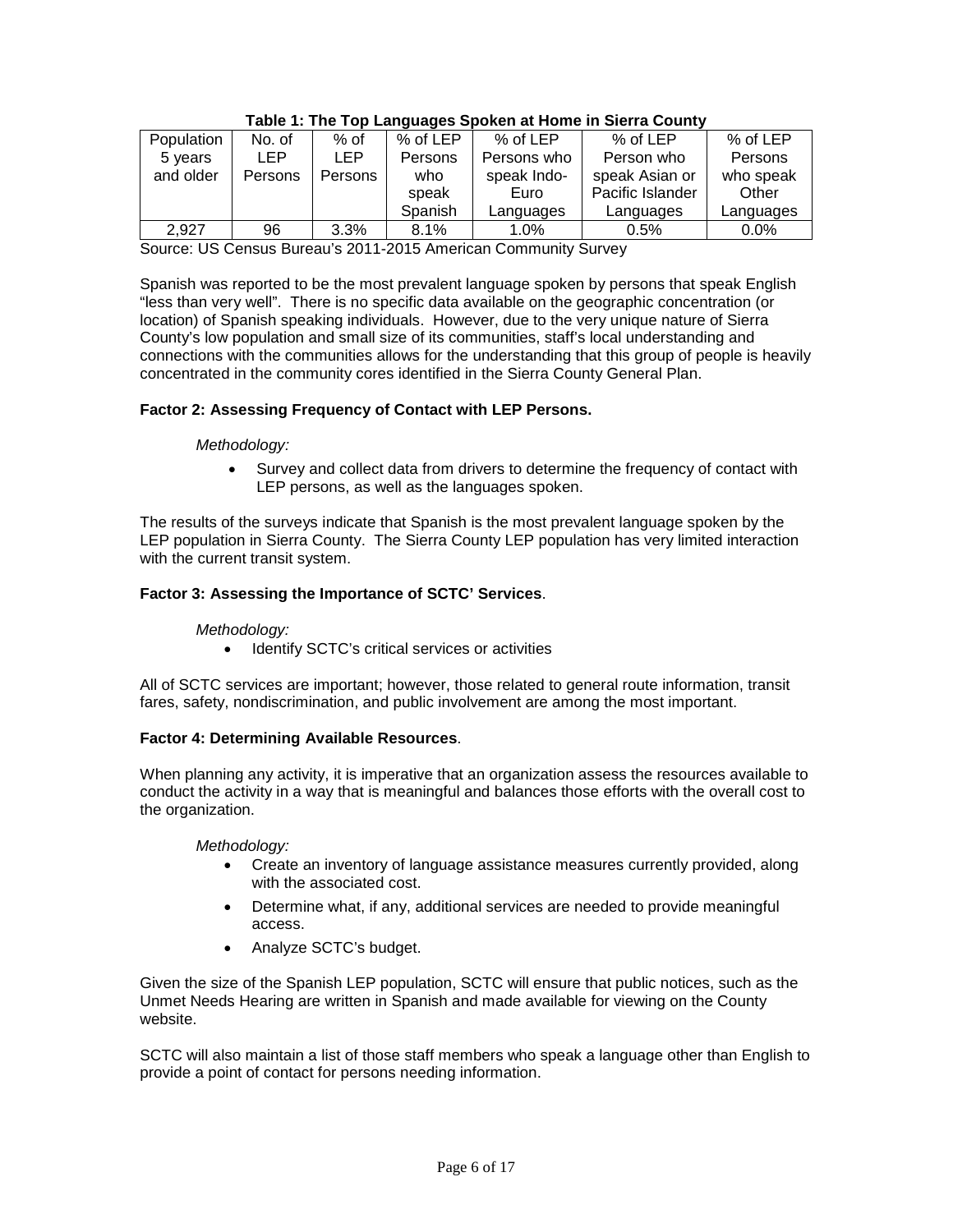#### **Language Assistance Plan**

Based on the four-factor analysis, Sierra County Transportation Commission (SCTC) recognizes the need to continue providing language services in our service area. A review of SCTC relevant programs, activities, and services that are being offered or will continue to be offered by SCTC include the following:

- Maintain a list of employees who competently speak Spanish and are willing to provide translation and/or interpretation services and distribute this list to staff that regularly have contact with the public.
- Vital documents are available in both English and Spanish.
- Public Notices are available in both English and Spanish.

SCTC will contact the community organizations that serve LEP persons, as well as LEP persons themselves, and perform a four-factor analysis every three years to identify what, if any additional information or activities might better improve SCTC services to assure non-discriminatory services to LEP persons. SCTC will then evaluate the projected financial and personnel needed to provide the requested services and assess which of these can be provided cost-effectively. This information will be reflected in the 3 year Title VI update.

#### **IV. NOTIFICATION OF CONSTRUCTION PROJECT**

No Construction Projects are planned for the Sierra County Transit Program

#### **V. PUBLIC PARTICIPATION PLAN**

The Public Participation Plan outlines the strategies that SCTC will use to engage the public in the process of transportation decisions. This plan is utilized to cultivate relations with the community and encourage interaction with the minority and non-English speaking communities. Public Notices and general information will be provided in both English and Spanish.

#### **a. OPPORTUNITIES FOR PUBLIC COMMENT:**

SCTC routinely provides opportunities for public comment, and continually strives to find new and innovative opportunities to solicit public comments and involve all segments of the population. Comments are accepted at any time by phone, fax, email, US mail, in person, or at any open meeting. Examples of these opportunities include:

- The public is notified of regular SCTC commission meetings. The public is invited to attend these meetings. Meeting announcements are published on the County website and in the newspaper, they are also posted at local the Post Offices, and the County Courthouse.
- SCTC holds annual Public Hearings to learn about the needs of the residents of Sierra County. The public is invited to attend and present comments or concerns about transit services. Notices are published on the County website and in the newspaper, they are also posted at local the Post Offices, and the County Courthouse.
- Annual Social Service Transportation Advisory Council Meetings are held. These meetings allow representative of user groups to comment and discuss concerns about transit services.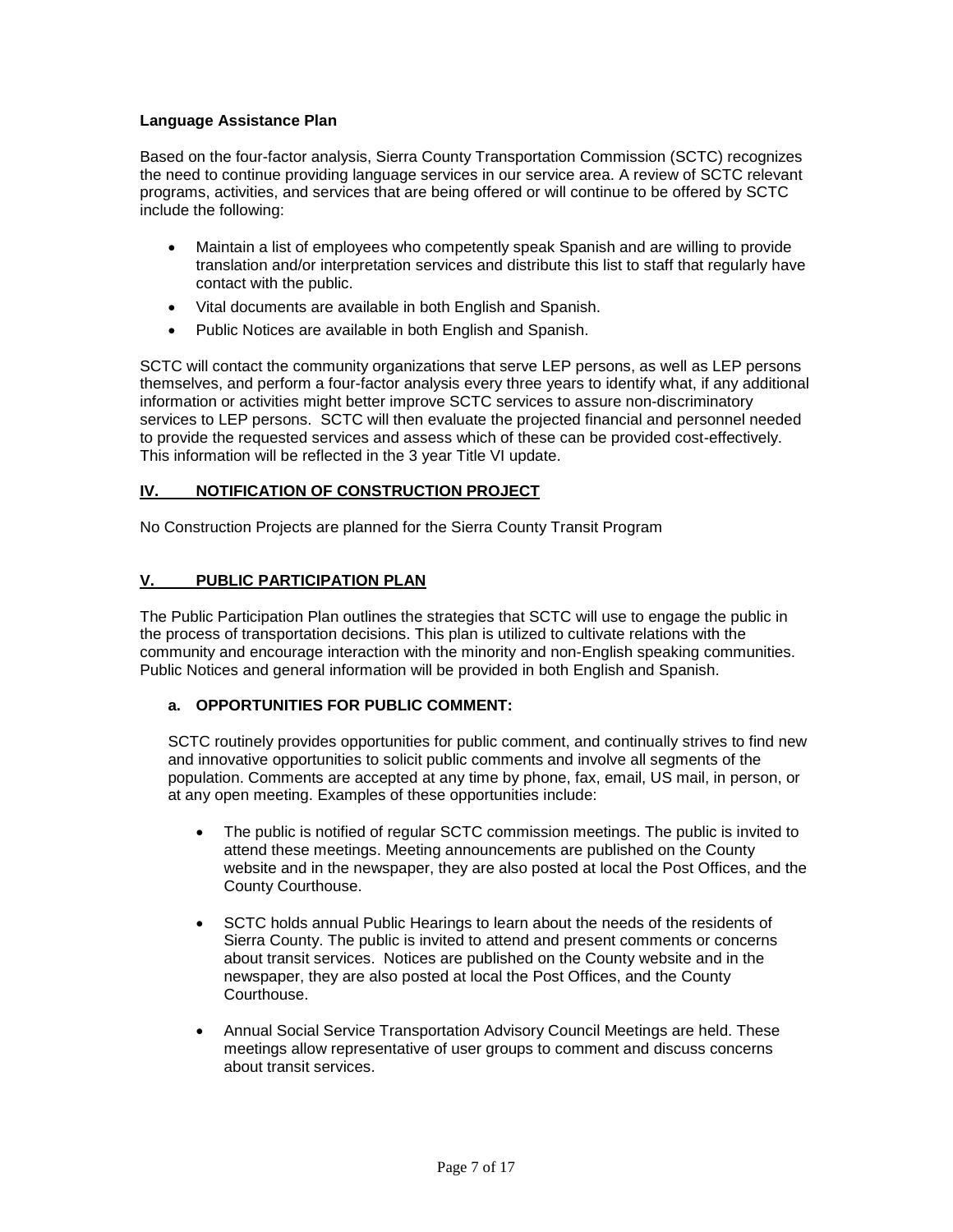#### **b. ENGAGING TITLE VI PROTECTED GROUPS**

SCTC realizes that there are large segments of the population from whom input is rarely, if ever received. In an effort to hear a truly representative voice of the public, SCTC will make all significant service-related planning and policy publications available in accessible formats for the elderly and persons with disabilities through the following steps:

Continue to be an active member of the Social Service Transportation Advisory Council. This council consists of the following members:

- Representative of potential transit users who are 60 years of age or older;
- Representative of potential transit users who are handicapped;
- Representative of local social service providers for seniors;
- Representative of local social service providers for the handicapped;
- Representative of local social service provider for persons of limited means;
- Representative from local consolidated transportation service agency;

#### **c. PUBLIC OUTREACH**

SCTC attends various community events and conducts presentations at various organizations, to assist in gathering information and see what services are most frequently sought by potential users of the transit system including the elderly and disadvantaged populations.

#### **d. STAFF ACCESSIBLE**

Staff is accessible in person, on the phone, by mail, by fax, or by email. Contact information is provided on the agency's website and public notices.

#### **e. PROVIDE SERVICE FOR THE DISABLED AND LEP**

Upon advance notice, special accommodations will be provided for public meetings. These services include translators, special assistance, and or transportation.

#### **f. PLANS WITH SPECIFIC PUBLIC PARTICIPATION REQUIREMENTS**

The State Transportation Improvement Program (STIP) implements the policy and investment priorities expressed by the public and adopted by the Sierra County Transportation Commission in the Regional Transportation Plan (RTP). In this respect, public comments made as part of the RTP are reflected in the STIP as well.

The RTP covers a 20 year long rang outlook and is updated every five years. All projects included in the STIP must be consistent with the RTP. The RTP is a comprehensive listing of Sierra County transportation projects that:

- Receive federal and state funds, or are
- Subject to federal and state required action, or are
- Regionally significant.

The STIP is a 4 year plan updated every two years with amendments occurring as needed.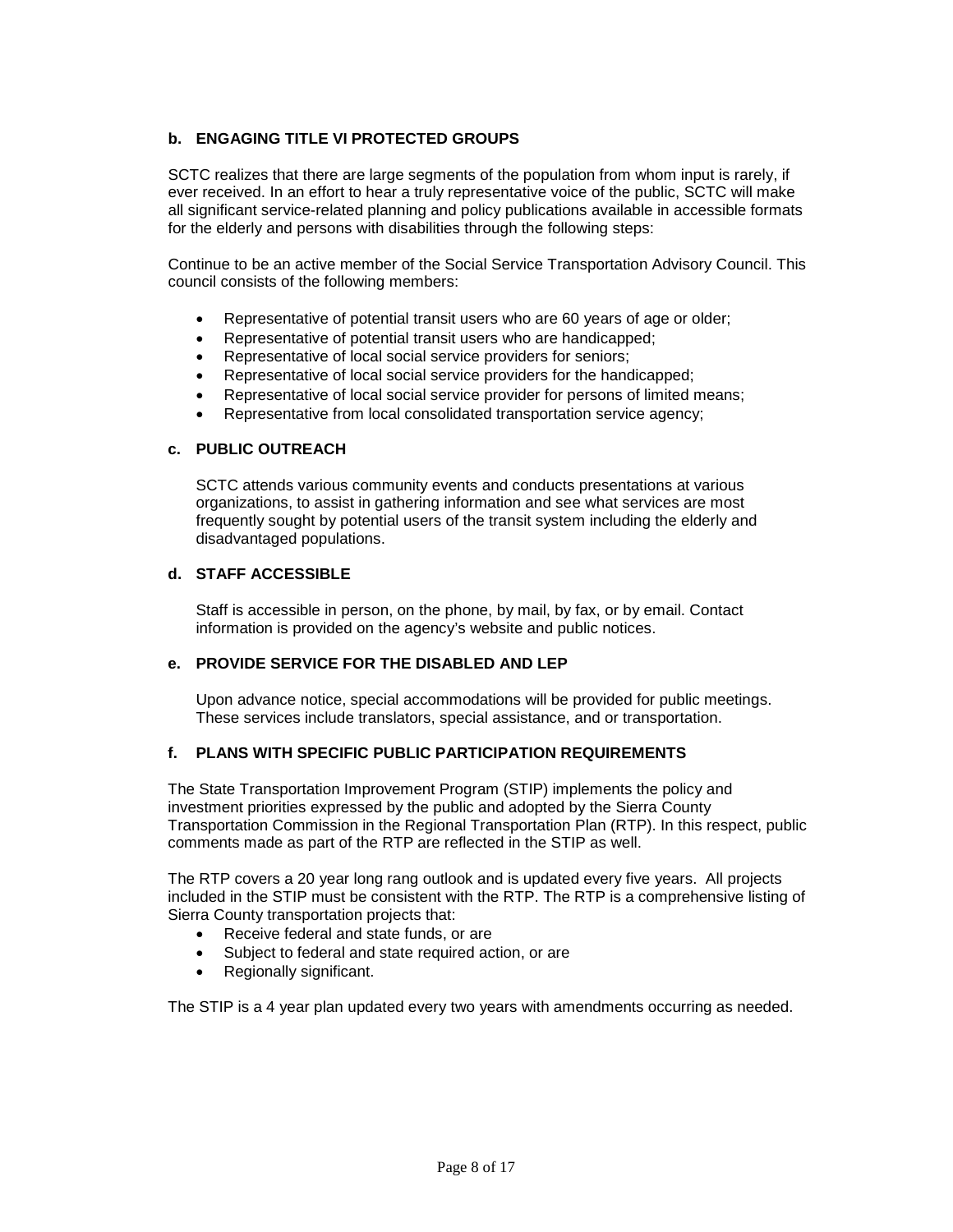#### **VI. COMPLAINTS OF DISCRIMINATION PROCEDURE**

These procedures cover all complaints filed under Title VI of the Civil Rights Act of 1964, Section 504 of the Rehabilitation Act of 1973, Civil Rights Restoration Act of 1987, and the Americans with Disabilities Act of 1990, relating to any program or activity administered by SCTC as to consultants, and contractors. Intimidation or retaliation of any kind is prohibited by law. The procedures do not deny the right of the complainant to file formal complaints with other state or federal agencies or to seek private counsel for complaints alleging discrimination. Every effort will be made to obtain early resolution of complaints at the lowest level possible. The option of informal mediation meeting(s) between the affected parties and the Title VI Coordinator may be utilized for resolution.

#### **Complaint Procedure**

- 1. Any individual, group of individuals or entity that believes they have been subjected to discrimination prohibited by nondiscrimination requirements may file a complaint with SCTC. The complaint form may be downloaded (sierracounty.ca.gov) or is available in hard copy from Sierra County Transportation Commission (Appendix 1). A formal complaint must be filed within 180 days of the alleged occurrence.
- 2. In cases where the complainant is unable or incapable of providing a written statement, a verbal complaint may be made. The Title VI Coordinator will interview the complainant and if necessary assist the person in converting verbal complaints to writing. All complaints must, however, be signed by the complainant or his/her representative.
- 3. Complaints shall state, as fully as possible, the facts and circumstances surrounding the alleged discrimination.
- 4. SCTC will provide the complainant or his/her representative and any contractor (respondent) with a written acknowledgement that SCTC has received the complaint within five (5) working days of receipt.
- 5. A copy of the complaint will be forwarded to SCTC's legal counsel for review.
- 6. The Executive Director will assign an investigator to the complaint (this may be the Title VI Coordinator or other designated staff).
- 7. The Investigator will determine if the complaint has investigative merit:
	- a. It was received within 180 days of the alleged occurrence.
	- b. It is does not appear to be frivolous or trivial.
	- c. It involves SCTC or SCTC contractors and not another entity.
	- d. A complaint against a contractor involves a SCTC Federally Funded contract.
- 8. The complainant and contractor or other party to the complaint will be notified of the status of the complaint within 10 days of receipt of the complaint, *by registered mail;*
	- a. That the complaint will not be investigated and the reasons why the complaint does not have investigative merit.
	- b. That the complaint will be investigated and a request for additional information needed to assist the investigator.
- 9. The complainant or contractor must submit the requested information within 60 working days from the date of the original request. Failure of the complainant to submit additional information within the designated timeframe may be considered good cause for a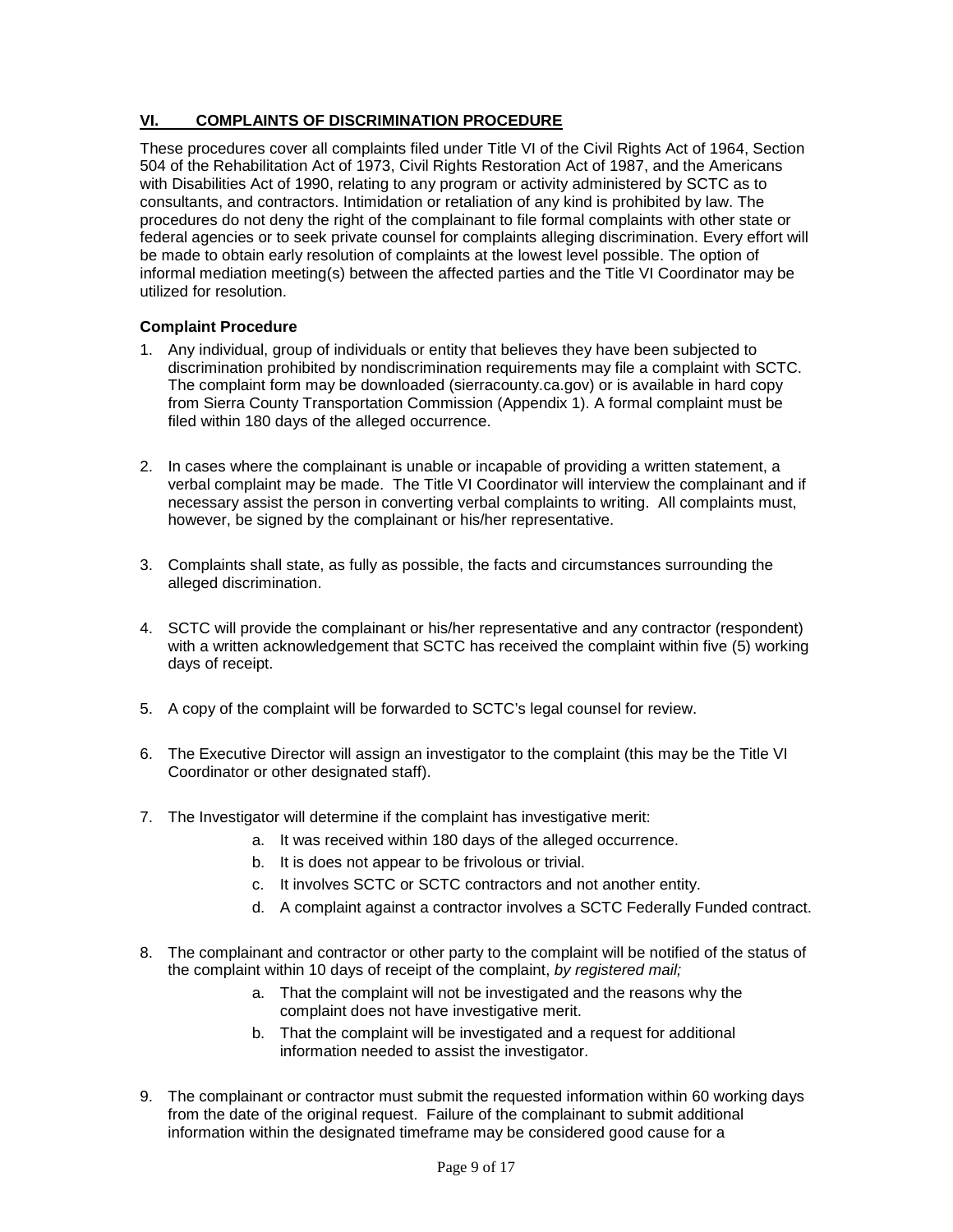determination of no investigative merit. Failure of the contractor to submit additional information within the designated timeframe may be considered good cause for a determination of noncompliance under the contract.

- 10. The internal investigator and/or contractor must within 15 working days, supply the Executive Director with status report of their investigation and/or resolution of the complaint.
- 11. Within 60 working days of the receipt of the complaint, the investigator will prepare a written report for the Executive Director.

The report shall include:

- a. A narrative description of the incident. Including persons or entities involved.
- b. A statement of the issues raised by the complainant and the respondent's reply to each of the allegations.
- c. Citations of relevant Federal, State and local laws, SCTC policy etc.
- d. Description of the investigation, including list of the persons contacted and a summary of the interviews conducted.
- e. A statement of the investigator's finding and recommendations for disposition.
- 12. The investigative report and findings of the complaint will be sent to legal counsel for review.
- 13. The Executive Director shall, based on the information before him or her and in consult with legal counsel, make a determination on the disposition of the complaint. Determination shall be made within 10 days from Executive Director's receipt of the investigator's report.

Examples of disposition are as follows:

- a. Complainant is found to have been discriminated against. SCTC or Contractor is therefore in noncompliance with Title VI regulations. Reasons for the determination will be listed. Remedial actions that SCTC or the Contractor must take will be listed.
- b. Complaint is found to be without merit. Reasons why will be listed.
- 14. Notice of the Executive Director's determination will be mailed to the complainant and contractor. Notice shall include information regarding appeal rights of complainant and instructions for initiating such an appeal.

Example of a notice of appeal follows:

- a. SCTC will only reconsider this determination, if new facts, not previously considered are provided.
- b. If the complainant is dissatisfied with the determination and/or resolution set forth by SCTC, the same complaint may be submitted to the Federal Transit Administration (FTA) for investigation. For more information, please contact the Federal Transit Administration, Office of Civil Rights,

201 Mission Street, Suite 1650; San Francisco, CA 94105 / (415) 744-3133.

- 15. A copy of the complaint and SCTC's investigation report/letter of finding and Final Remedial Action Plan will be issued to FTA within 90 days of the receipt of the complaint.
- 16. After receiving FTA's comments, briefings may be scheduled with all relevant parties to the complaint.
- 17. A summary of the complaint and its resolution must be included in the annual report to the FTA.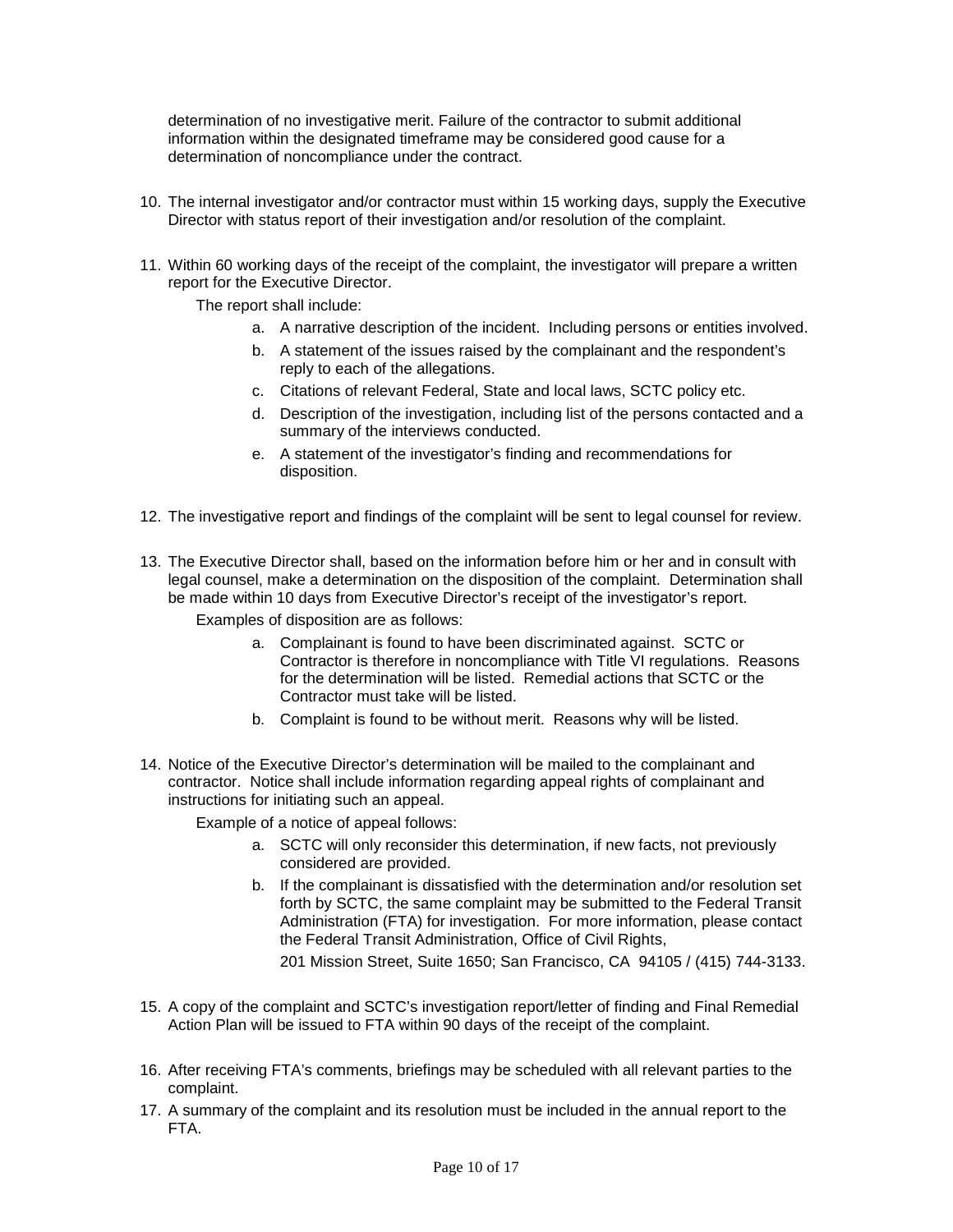#### **VI. QUEJAS DE PROCEDIMIENTO DISCRIMINACIÓN**

Estos procedimientos cubren todas las quejas presentadas en virtud del Título VI del Acta de Derechos Civiles de 1964, la Sección 504 de la Ley de Rehabilitación de 1973, Ley de Restauración de Derechos Civiles de 1987, y el Acta de Americanos con Discapacidades de 1990, relativa a cualquier programa o actividad administrada por SCTC como a consultores y contratistas. La intimidación o represalias de cualquier tipo está prohibida por la ley. Los procedimientos no niegan el derecho del demandante a presentar denuncias formales con otras agencias estatales o federales o de buscar un abogado privado para las quejas que alegan discriminación. Se hará todo lo posible para obtener pronta resolución de las quejas en el nivel más bajo posible. La opción de la reunión de mediación informal (s) entre las partes afectadas y el Coordinador del Título VI se puede utilizar para su resolución.

#### **Procedimiento de Quejas**

- 1. Cualquier persona, grupo de personas o entidad que crea que ha sido objeto de una discriminación prohibida por requisitos de no discriminación puede presentar una queja ante SCTC. El formulario de queja puede ser descargada (sierracounty.ca.gov) o está disponible en copia dura de Condado de Sierra Comisión de Transporte (Apéndice 1). Una queja formal debe ser presentada dentro de los 180 días de la supuesta aparición.
- 2. En los casos en que el demandante no pueda o incapaz de proporcionar una declaración por escrito, una queja verbal puede hacerse. El Coordinador del Título VI entrevistará al denunciante y si es necesario ayudar a la persona en la conversión de las quejas verbales a la escritura. Todas las quejas deben, sin embargo, será firmada por el reclamante o su representante /
- 3. Quejas deberá indicar, en todo lo posible, los hechos y las circunstancias que rodean la supuesta discriminación.
- 4. SCTC proporcionará al demandante o su representante / y cualquier contratista (demandado) con un reconocimiento por escrito de que SCTC ha recibido la queja dentro de los cinco (5) días hábiles siguientes a la recepción.
- 5. Una copia de la queja será remitida al consejo legal de SCTC para su revisión.
- 6. El Director Ejecutivo asignará un investigador para la queja (este puede ser el Coordinador del Título VI u otro personal designado).
- 7. El investigador determinará si la queja tiene mérito investigativo:
	- a. Fue recibido dentro de los 180 días de la supuesta aparición.
	- b. Es no parece ser frívola o trivial.
	- c. Implica SCTC o SCTC contratistas y no otra entidad.
	- d. Una queja en contra de un contratista implica una SCTC contrato con fondos federales.
- 8. El demandante y el contratista u otra parte de la queja serán notificados de la situación de la queja dentro de los 10 días de la recepción de la queja, por correo certificado;
	- a. Que la queja no será investigado y las razones por las que la queja no tiene méritos de investigación.
	- b. Que la queja será investigada y una solicitud de información adicional necesaria para ayudar al investigador.
- 9. El demandante o el contratista deberá presentar la información solicitada dentro de los 60 días hábiles a partir de la fecha de la solicitud original. El fallo de la demandante de presentar información adicional en el plazo señalado se puede considerar una buena causa para la determinación de ningún mérito investigativo. Incumplimiento del contratista de presentar información adicional en el plazo señalado se puede considerar una buena causa para una determinación de incumplimiento bajo el contrato.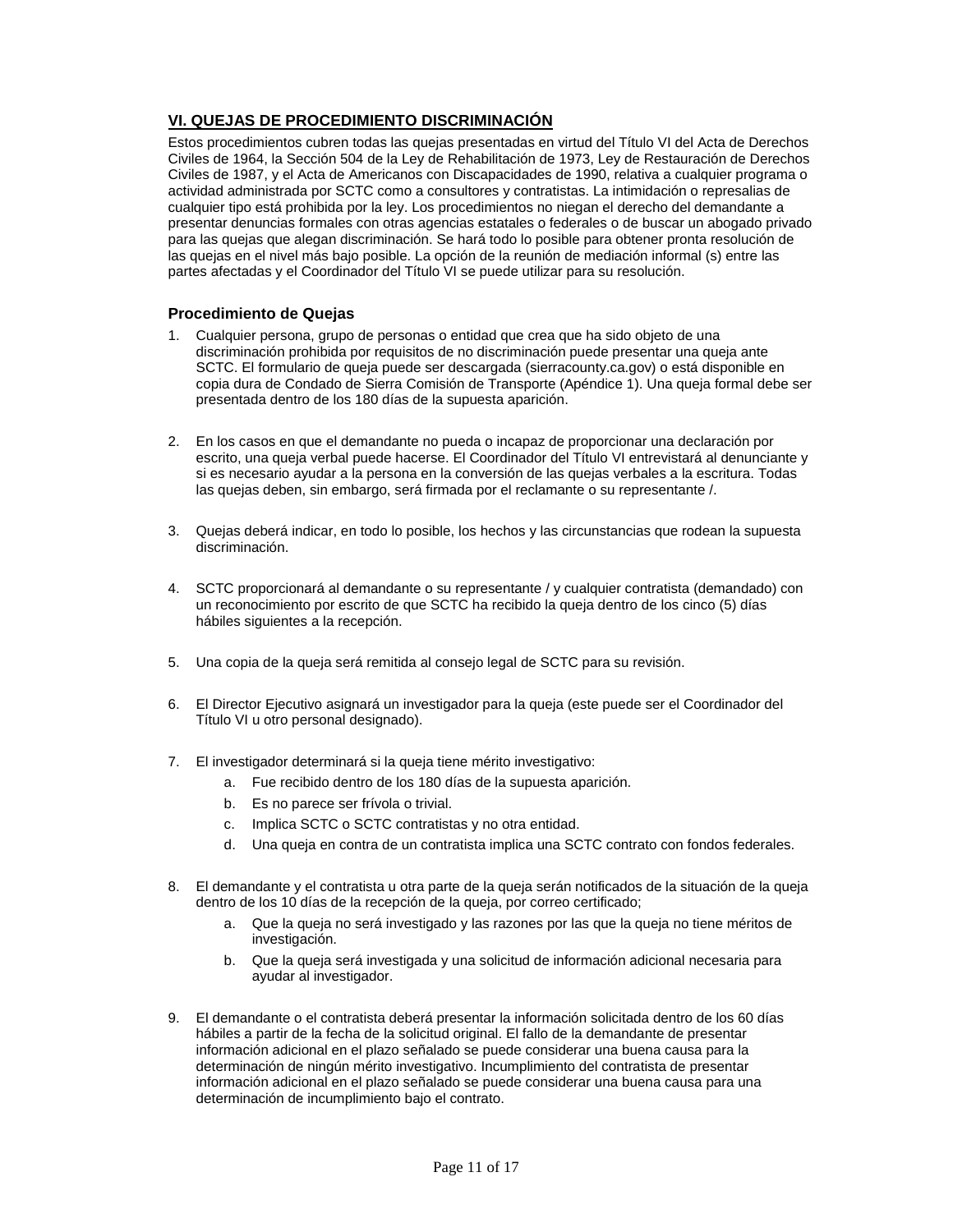- 10. El investigador y / o contratista interno debe dentro de 15 días hábiles, suministrar al Director Ejecutivo informe sobre la situación de la investigación y / o resolución de la queja.
- 1. 11 Dentro de los 60 días hábiles siguientes a la recepción de la queja, el investigador preparará un informe escrito por el Director Ejecutivo.
- 2. El informe incluirá:
	- a. Una descripción narrativa de los hechos. Incluyendo las personas o entidades involucradas.
	- b. Una declaración de las cuestiones planteadas por el querellante y la respuesta del demandado a cada una de las acusaciones.
	- c. Las citas de Federal correspondiente, las leyes estatales y locales, la política, etc SCTC
	- d. Descripción de la investigación, incluyendo la lista de las personas contactadas y un resumen de las entrevistas realizadas.
	- e. Una declaración de conclusiones y recomendaciones para la disposición del investigador.
- 3. Se enviarán 12 El informe de la investigación y las conclusiones de la queja a un abogado para su revisión.
- 4. 13 El Director Ejecutivo, en base a la información antes de él o ella y en consultar con un asesor legal, tomar una decisión sobre la disposición de la queja. Determinación se hará dentro de los 10 días desde la recepción del informe del investigador de la Directora Ejecutiva.
- 5. Ejemplos de disposición son las siguientes:
	- a. Demandante se demuestre que ha sido objeto de discriminación. Por lo tanto, SCTC contratista está en incumplimiento de las regulaciones del Título VI. Se enumerarán Razones para la determinación. Se enumerarán las medidas correctivas que SCTC o el Contratista deben tomar.
	- b. Queja resulta ser infundada. Razones por las que se enumeran.
- 6. 14 Notificación de la determinación del Director Ejecutivo será enviada a la demandante y el contratista. Notificación deberá incluir información sobre los derechos de apelación de queja e instrucciones para iniciar tal apelación.
- 7. Ejemplo de un aviso de apelación sigue:
	- a. SCTC sólo reconsiderará esta determinación, si se proporcionan nuevos hechos, no considerados previamente.
	- b. Si el demandante no está satisfecho con la determinación y / o resolución establecida por SCTC, la misma denuncia podrá ser presentada a la Administración Federal de Tránsito (FTA) para su investigación. Para obtener más información, póngase en contacto con la Administración Federal de Tránsito, Oficina de Derechos Civiles,
- 8. 201 Mission Street, Suite 1650; San Francisco, CA 94105 / (415) 744-3133.
- 9. 15 Una copia de la denuncia y el informe de la investigación de SCTC / carta de encontrar y el Plan de Acción Final de remediación será emitida a TLC dentro de los 90 días siguientes al recibo de la queja.
- 10. 16 Después de recibir los comentarios de los TLC, reuniones de información se pueden programar con todas las partes pertinentes a la queja.
- 11. 17 Un resumen de la queja y su resolución debe ser incluida en el informe anual a la FTA.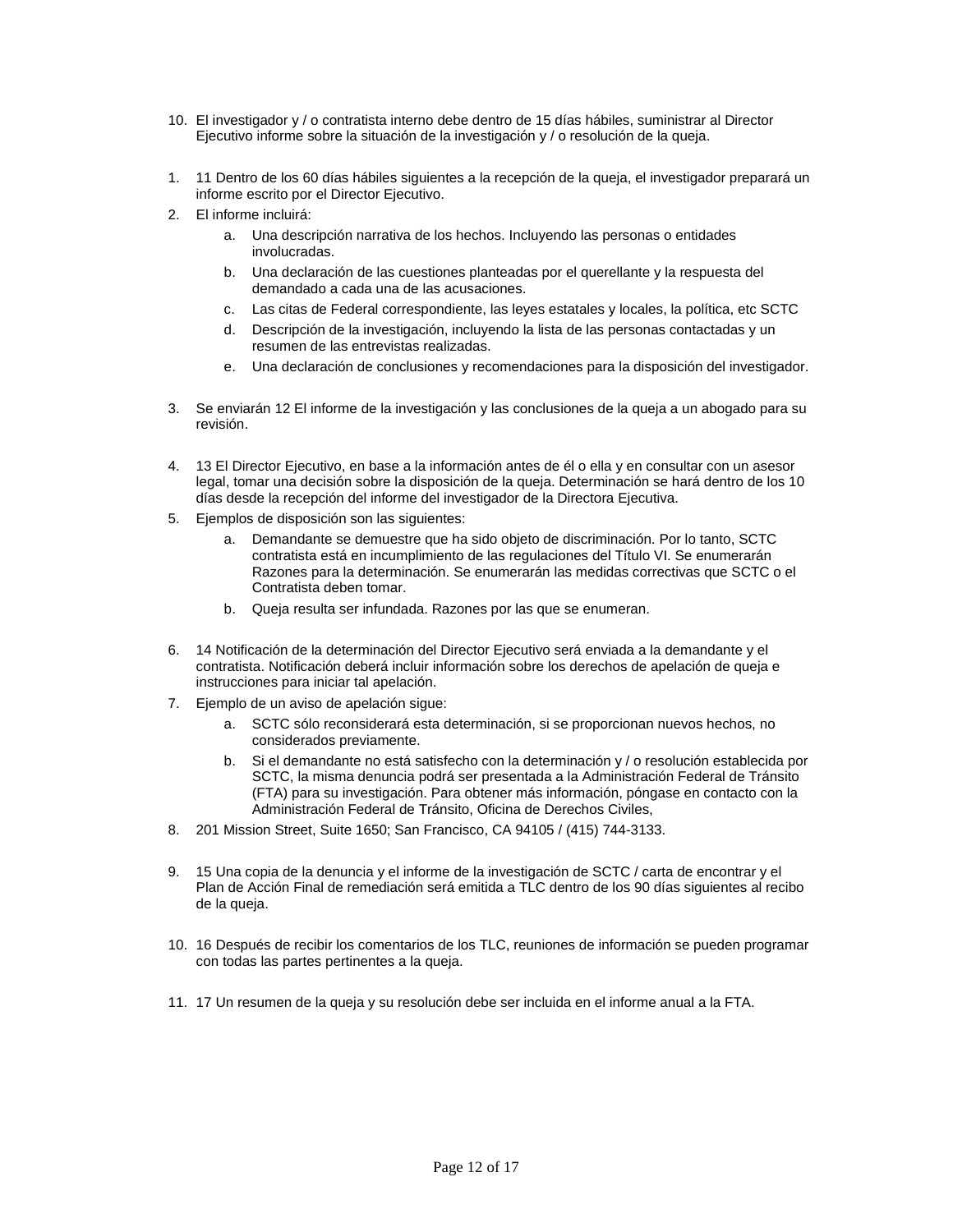#### **VII. GENERAL REPORTING REQUIREMENTS**

Title VI of the Civil Rights Act of 1964 (Title VI), states the following: "No person in the United States shall, on the grounds of race, color, or national origin, be excluded from participation in, be denied the benefits of, or be subjected to discrimination under any program or activity receiving Federal Financial assistance."

The Department of Justice and the Department of Transportation regulations implementing Title VI, require Federal agencies to collect data and other information to enforce Title VI. In this regard Sierra County Transportation Commission, as an applicant and/or recipient receiving Federal funding, herby provides to FTA the following information:

- There are NO active lawsuits or complaints naming Sierra County Transportation Commission nor were there any investigations, complaints, or lawsuits in the past three years, which allege discrimination on the basis of race, color, or national origin with respect to service or other transit benefits.
- There are currently no pending construction projects which would negatively impact minority communities being performed by SCTC.

#### **VIII. RECORD KEEPING REQUIREMENTS**

The Title VI manager shall ensure that all records relating to SCTC's compliance to Title VI are maintained for a minimum of seven (7) years.

Records must be available for compliance review audits.

Copies of the following material will be kept available by the Title VI Coordinator for dissemination to the public upon demand:

- **SCTC's Title VI policy.**
- Annual reports to FTA.
- Audit report findings and recommendations.
- Summaries of actions taken by SCTC to remedy audit findings.
- Complaints received and a summary of their disposition.
- Annual report to Executive Director regarding Title VI compliance.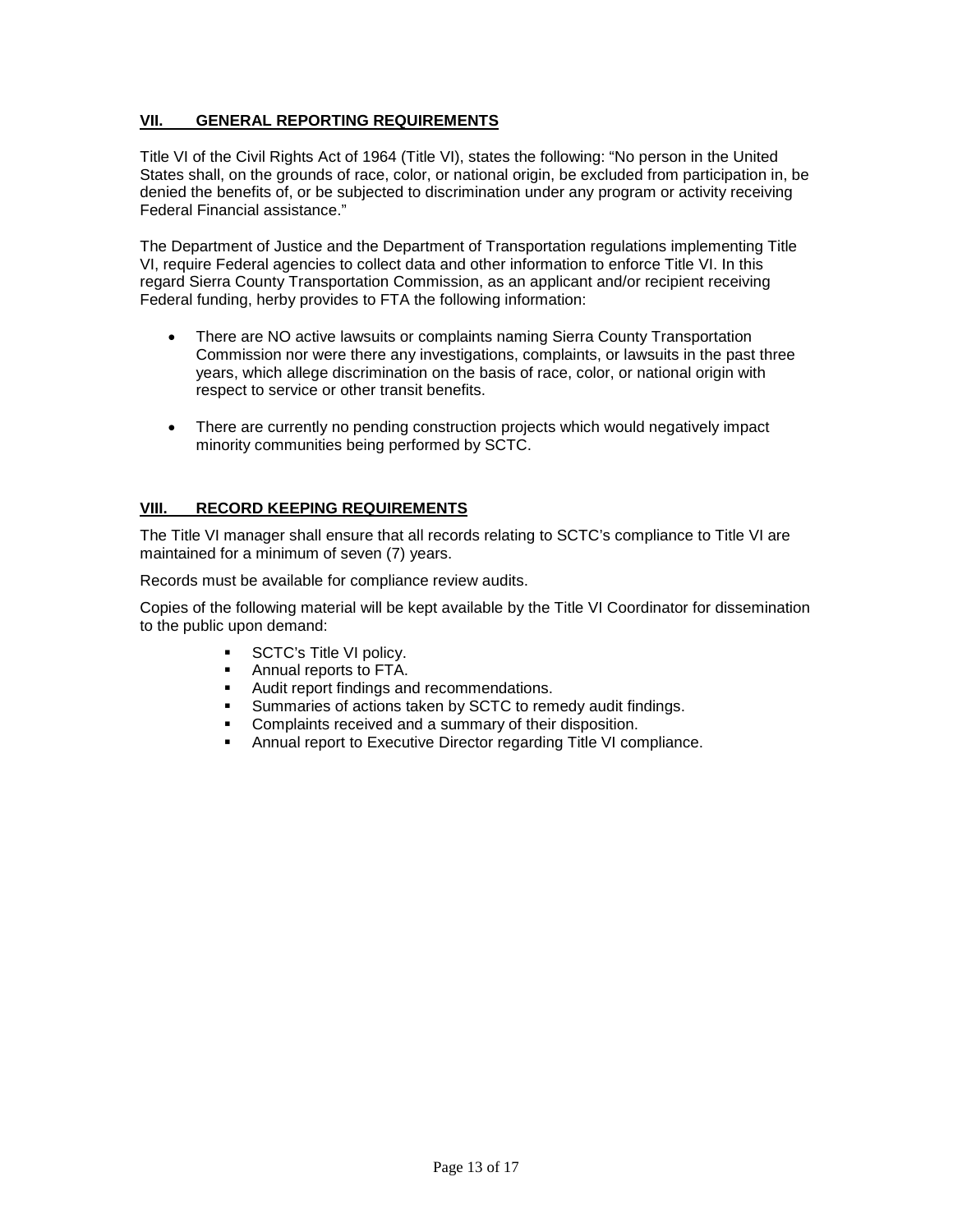#### **Appendix 1**

### SIERRA COUNTY TRANSPORTATION COMMISSION

### TITLE VI COMPLAINT FORM

| Were you discriminated against because of:                                                                                                                                                                                                            |  |
|-------------------------------------------------------------------------------------------------------------------------------------------------------------------------------------------------------------------------------------------------------|--|
| [ ] Race [ ] National Origin                                                                                                                                                                                                                          |  |
| [ ] Color                                                                                                                                                                                                                                             |  |
| [] Other                                                                                                                                                                                                                                              |  |
|                                                                                                                                                                                                                                                       |  |
| Explain as clearly as possible what happened and how you were discriminated against. Indicate<br>who was involved. Be sure to include the names and contact information of any witnesses. If<br>more space is needed please use the back of the form. |  |
|                                                                                                                                                                                                                                                       |  |
|                                                                                                                                                                                                                                                       |  |
|                                                                                                                                                                                                                                                       |  |
|                                                                                                                                                                                                                                                       |  |
|                                                                                                                                                                                                                                                       |  |
|                                                                                                                                                                                                                                                       |  |
|                                                                                                                                                                                                                                                       |  |
|                                                                                                                                                                                                                                                       |  |
|                                                                                                                                                                                                                                                       |  |
|                                                                                                                                                                                                                                                       |  |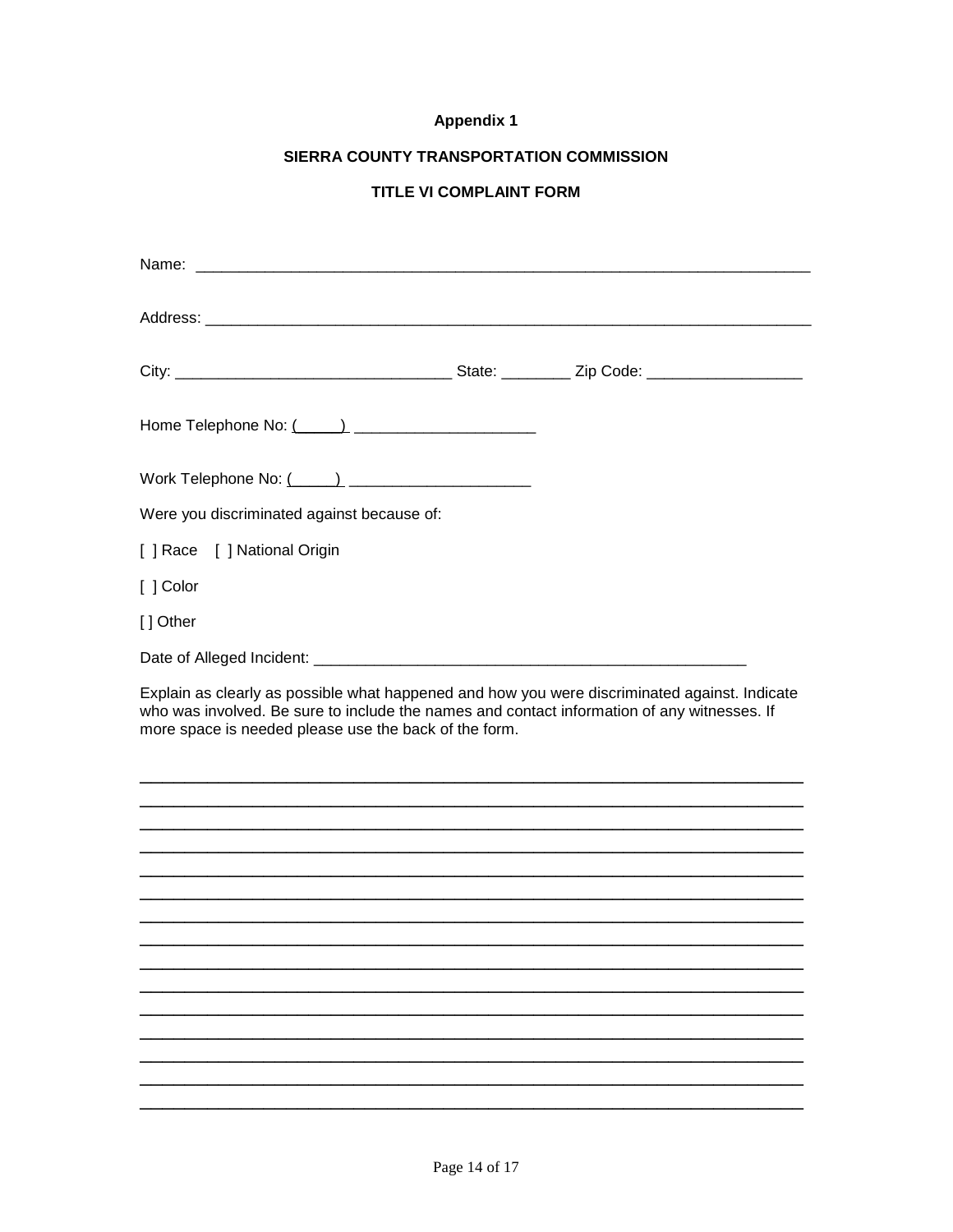Have you filed this complaint with any other federal, state, or local agency; or with any federal or state court? \_\_\_\_\_\_\_\_\_\_\_ Yes \_\_\_\_\_\_\_\_\_\_\_\_ No

If yes, check all that apply:

\_\_\_\_\_\_ Federal agency \_\_\_\_\_ Federal court \_\_\_\_\_ State agency

Local agency

Please provide information about a contact person at the agency/court where the complaint was filed.

| Name<br><u> 1980 - Jan Alexandro Alexandro Alexandro Alexandro Alexandro Alexandro Alexandro Alexandro Alexandro Alexandro Alex</u> |
|-------------------------------------------------------------------------------------------------------------------------------------|
|                                                                                                                                     |
| City, State, and Zip Code _                                                                                                         |

Telephone Number \_\_\_\_\_\_\_\_\_\_\_\_\_\_\_\_\_\_\_\_\_\_\_\_\_\_\_\_\_\_\_\_\_\_\_\_\_\_\_\_\_\_\_\_\_\_\_\_\_\_\_\_\_\_\_

Please sign below. You may attach any written materials or other information that you think is relevant to your complaint.

\_\_\_\_\_\_\_\_\_\_\_\_\_\_\_\_\_\_\_\_\_\_\_\_\_\_\_\_\_\_\_\_\_\_\_\_\_\_\_ \_\_\_\_\_\_\_\_\_\_\_\_\_\_\_\_\_\_\_\_\_\_\_\_\_\_\_\_\_\_ Signature Date **Date of the Contract of the Contract of the Contract of the Contract of the Date** 

Please mail this form to:

Sierra County Transportation Commission Title VI Coordinator PO BOX 98 Downieville, CA 95936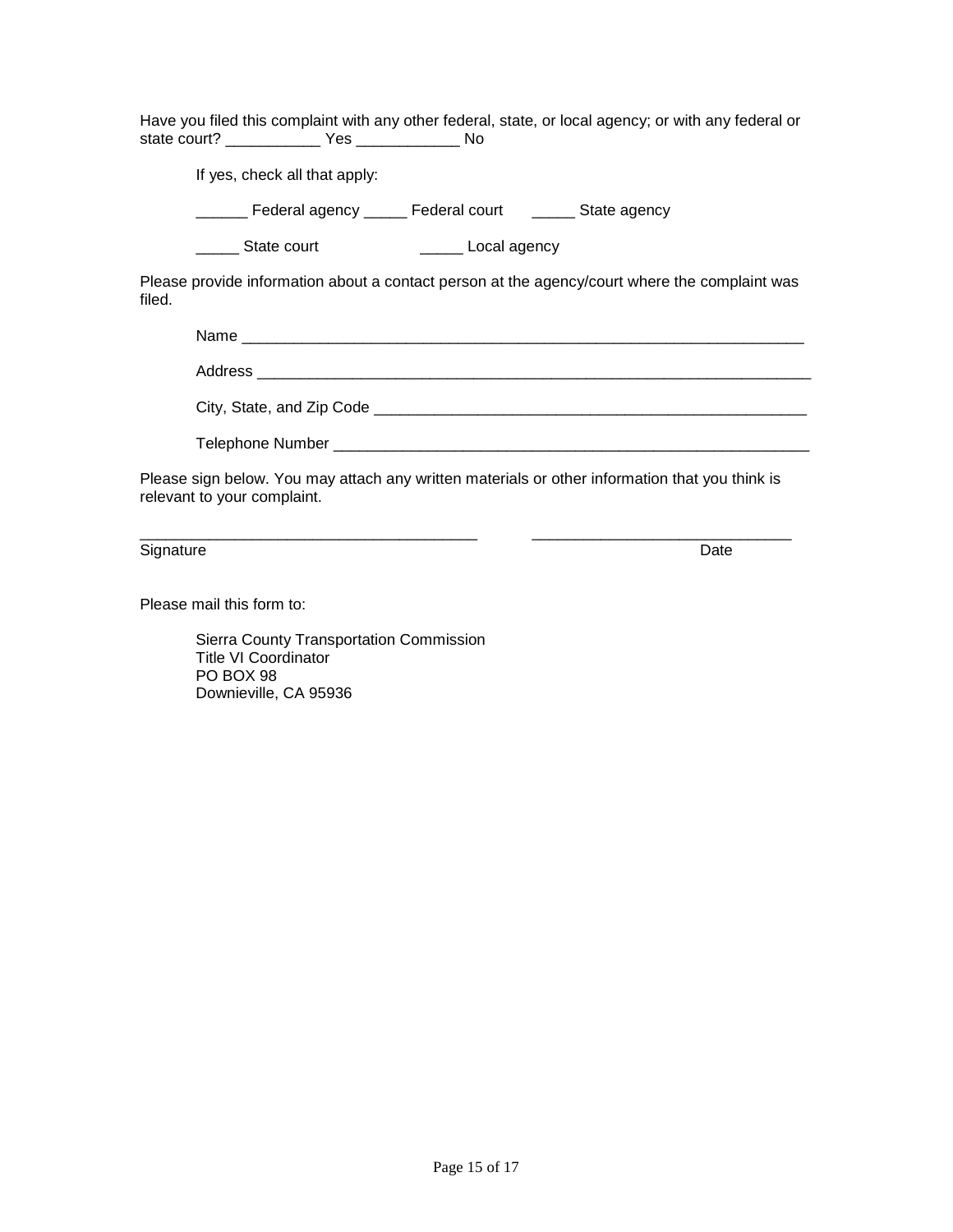#### **APÉNDICE 1**

#### SIERRA COUNTY TRANSPORTATION COMMISSION

## TÍTULO VI FORMULARIO DE QUEJA

| Nombre:                                                                                                                                                                                                                                                            |  |
|--------------------------------------------------------------------------------------------------------------------------------------------------------------------------------------------------------------------------------------------------------------------|--|
|                                                                                                                                                                                                                                                                    |  |
|                                                                                                                                                                                                                                                                    |  |
|                                                                                                                                                                                                                                                                    |  |
| Trabaje Teléfono: (______) _________________________                                                                                                                                                                                                               |  |
| ¿Fue discriminado debido a:                                                                                                                                                                                                                                        |  |
| [ ] Raza [ ] Origen Nacional                                                                                                                                                                                                                                       |  |
| [ ] Color                                                                                                                                                                                                                                                          |  |
| [ ] Otros                                                                                                                                                                                                                                                          |  |
| Fecha del incidente alegado:<br>Secha del incidente alegado:                                                                                                                                                                                                       |  |
| Explique lo más claramente posible lo que pasó y cómo fue discriminado. Indique quién estaba<br>involucrado. Asegúrese de incluir los nombres e información de contacto de cualquier testigo.<br>Si necesita más espacio, por favor use el reverso del formulario. |  |
|                                                                                                                                                                                                                                                                    |  |
|                                                                                                                                                                                                                                                                    |  |
|                                                                                                                                                                                                                                                                    |  |
|                                                                                                                                                                                                                                                                    |  |
|                                                                                                                                                                                                                                                                    |  |
|                                                                                                                                                                                                                                                                    |  |
|                                                                                                                                                                                                                                                                    |  |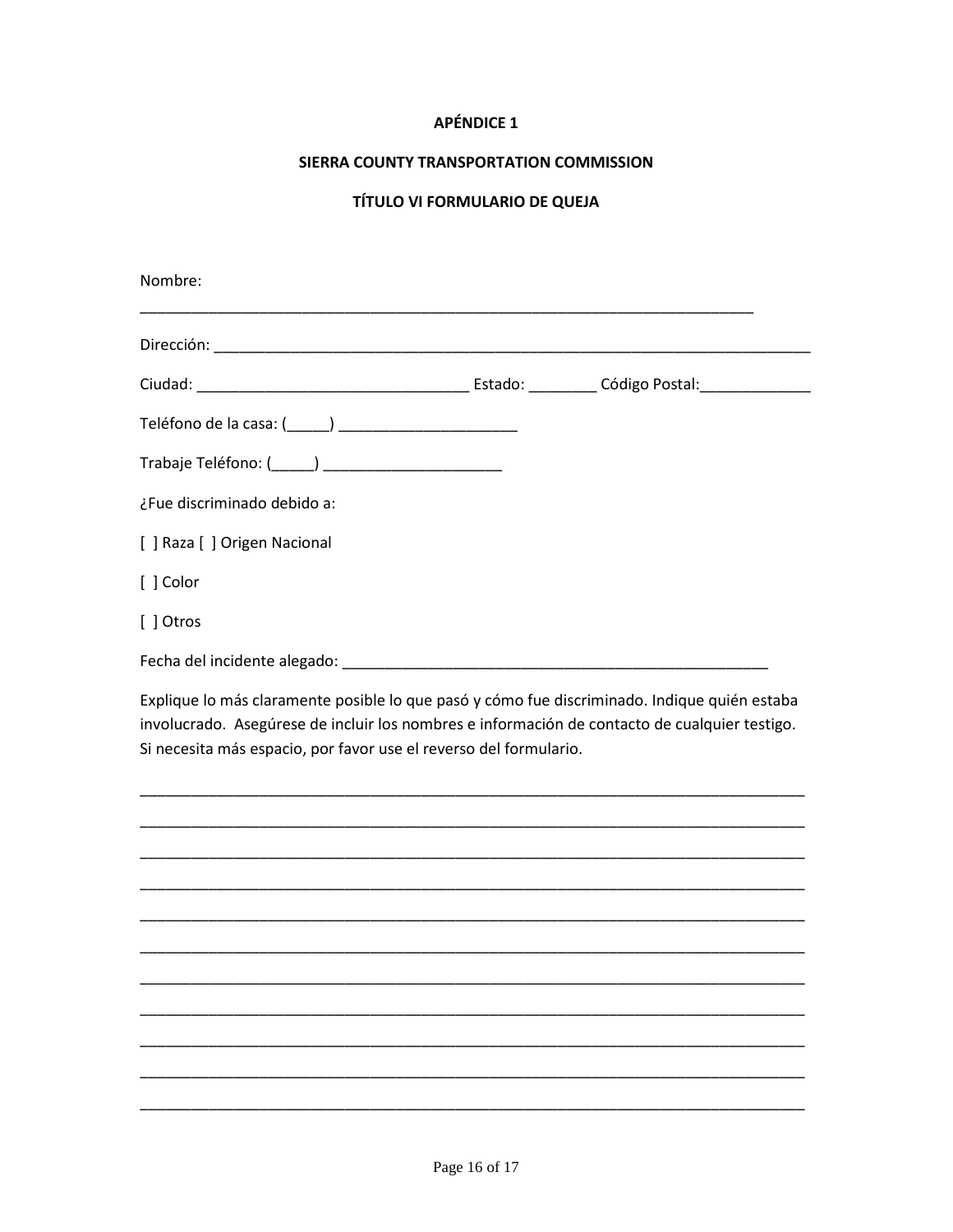¿Ha presentado esta queja ante cualquier otro programa federal, estatal o local, o con cualquier tribunal federal o estatal? Sí \_\_\_\_\_\_\_\_\_\_\_\_\_\_ No \_\_\_\_\_\_\_\_\_\_\_\_\_\_\_\_

En caso afirmativo, marque lo que corresponda:

Agencia Federal **Tribunal federal** Agencia estatal

Corte del Estado Agencia local

Por favor de proporcionar información acerca de una persona de contacto en la corte o agencia donde se presentó la queja.

| Nombre                                                                                                                                                                                                                                            |  |
|---------------------------------------------------------------------------------------------------------------------------------------------------------------------------------------------------------------------------------------------------|--|
| Dirección<br><u> 1980 - Jan Stein Stein Stein Stein Stein Stein Stein Stein Stein Stein Stein Stein Stein Stein Stein Stein Stein Stein Stein Stein Stein Stein Stein Stein Stein Stein Stein Stein Stein Stein Stein Stein Stein Stein Stein</u> |  |
| Ciudad, estado y código postal                                                                                                                                                                                                                    |  |
| Número de Teléfono                                                                                                                                                                                                                                |  |

Por favor firme abajo. Puede adjuntar cualquier material escrito o cualquier otra información que usted considere relevante para su queja.

\_\_\_\_\_\_\_\_\_\_\_\_\_\_\_\_\_\_\_\_\_\_\_\_\_\_\_\_\_\_\_\_\_\_\_\_ \_\_\_\_\_\_\_\_\_\_\_\_\_\_\_\_\_\_\_\_\_\_\_\_

Firma Fecha

Por favor envíe este formulario a:

Sierra County Transportation Commission Coordinador del Título VI PO BOX 98 Downieville, CA 95936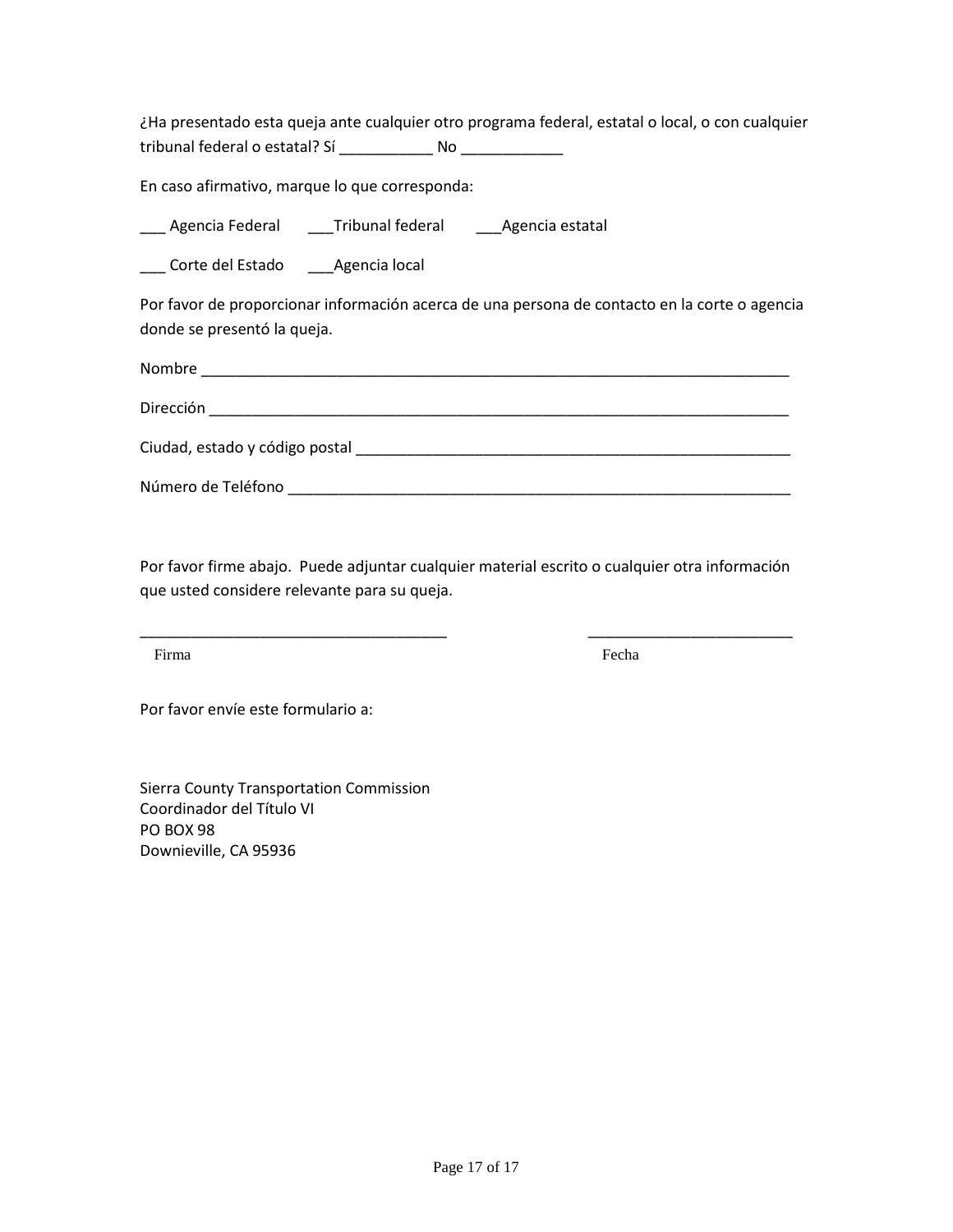## Sierra County Transportation Commission List of Title VI

## Notice to Public Locations

*Date Location*

10/9/2017 SCTC Office, 101 Courthouse Square, Downieville

10/26/2017 Sierra County Website www.sierracounty.ca.gov

10/25/2017 All Transit Vehicles

10/26/2017 Golden Rays Office, 305 A Main Street, Downieville

10/16/2017 Incorporated Seniors Office, 302 First Street, Loyalton, CA 96118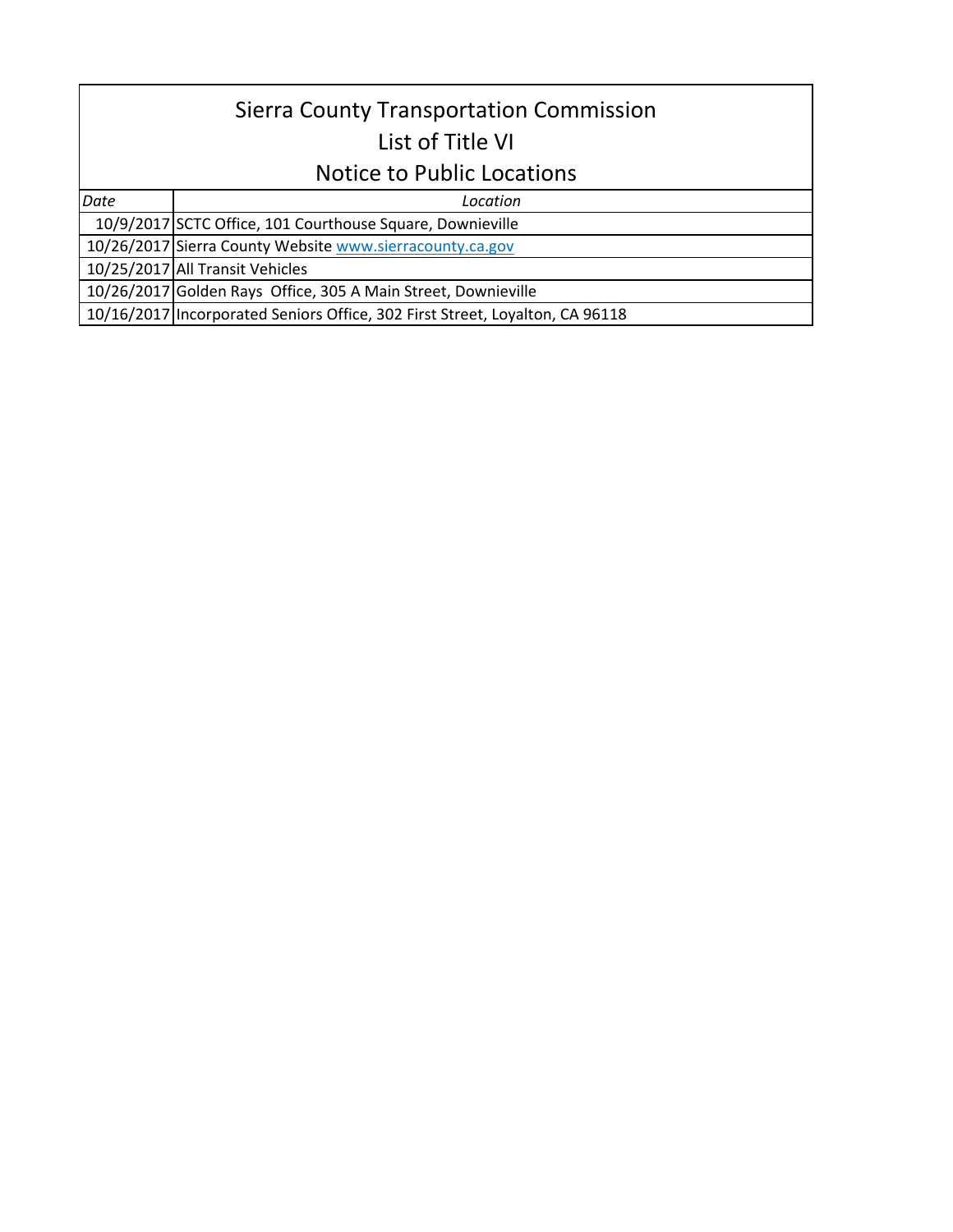| <b>Sierra County Transportation Commission</b><br>List of Title VI<br>Investigations |                            |                                                                             |               |                 |  |  |
|--------------------------------------------------------------------------------------|----------------------------|-----------------------------------------------------------------------------|---------------|-----------------|--|--|
| Number                                                                               | Date<br>(Month, Day, Year) | Summary<br>(Include basis of complaint:<br>race, color, or national origin) | <b>Status</b> | Action(s) Taken |  |  |
| None                                                                                 |                            |                                                                             |               |                 |  |  |
|                                                                                      |                            |                                                                             |               |                 |  |  |
|                                                                                      |                            |                                                                             |               |                 |  |  |
|                                                                                      |                            |                                                                             |               |                 |  |  |
|                                                                                      |                            |                                                                             |               |                 |  |  |
|                                                                                      |                            |                                                                             |               |                 |  |  |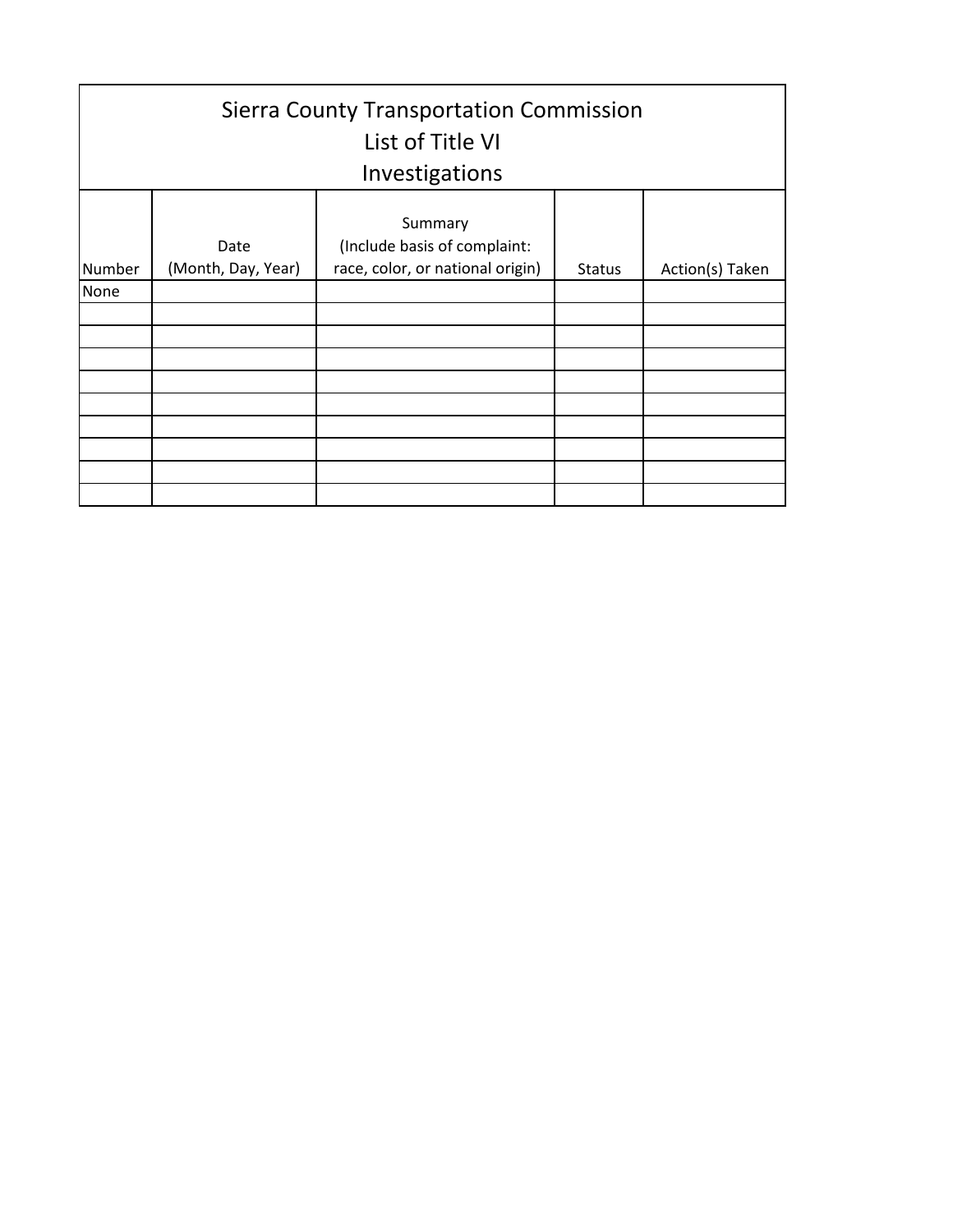| <b>Sierra County Transportation Commission</b><br>List of Title VI<br>Lawsuits |                            |                                                                             |               |                 |  |  |
|--------------------------------------------------------------------------------|----------------------------|-----------------------------------------------------------------------------|---------------|-----------------|--|--|
| Number                                                                         | Date<br>(Month, Day, Year) | Summary<br>(Include basis of complaint:<br>race, color, or national origin) | <b>Status</b> | Action(s) Taken |  |  |
| None                                                                           |                            |                                                                             |               |                 |  |  |
|                                                                                |                            |                                                                             |               |                 |  |  |
|                                                                                |                            |                                                                             |               |                 |  |  |
|                                                                                |                            |                                                                             |               |                 |  |  |
|                                                                                |                            |                                                                             |               |                 |  |  |
|                                                                                |                            |                                                                             |               |                 |  |  |
|                                                                                |                            |                                                                             |               |                 |  |  |